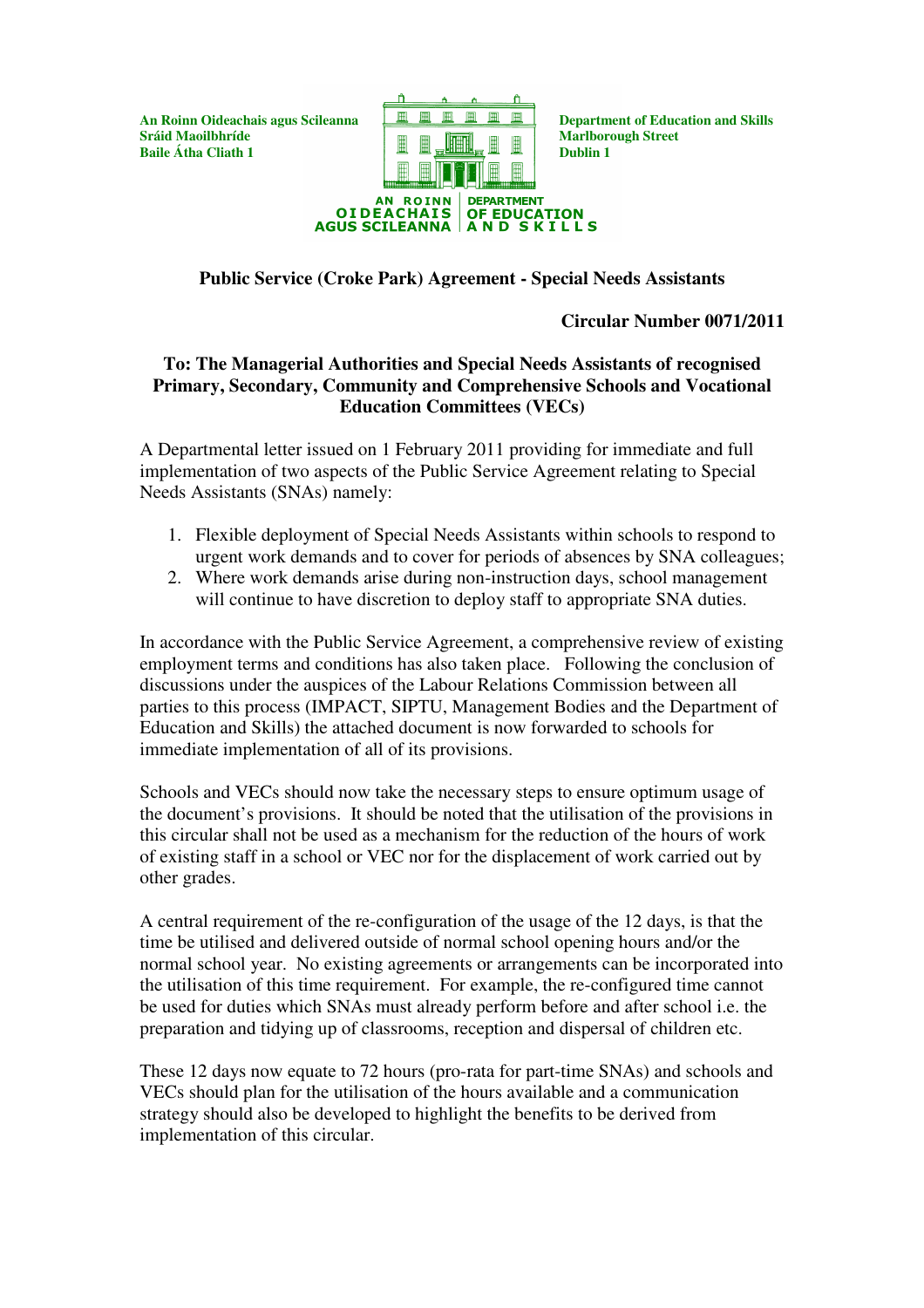Schools and VECs should ensure that they give reasonable notice to staff regarding the utilisation of this time and should ensure that accurate records are kept in relation to same.

Except as specifically provided for, this agreement does not amend existing circulars setting out the duties, terms and conditions of SNAs. For example, nothing in this agreement should be taken as altering the definition covering the weekly working hours for SNAs as set out in paragraph 2.5 of the existing SNA contract (Primary – Circular SNA 15/05, Post-Primary Circular SNA 12/05) which states that SNAs are required to "work normal classroom hours including class break periods and in addition to attend before and after school in order to help with the preparation and tidying up of classrooms, reception and dispersal of children etc." Furthermore, SNAs are still required to carry out the duties already set out in the Appendix of the existing SNA contract.

Please ensure that all serving SNAs, including those on leave of absence, receive a copy of this Circular, and a copy of the Grievance and Disciplinary procedures, and that a copy of this circular and a copy of the Grievance and Disciplinary procedures, are also given to all SNAs upon their recruitment.

Philip Crosby Principal Officer External Staff Relations 15 December 2011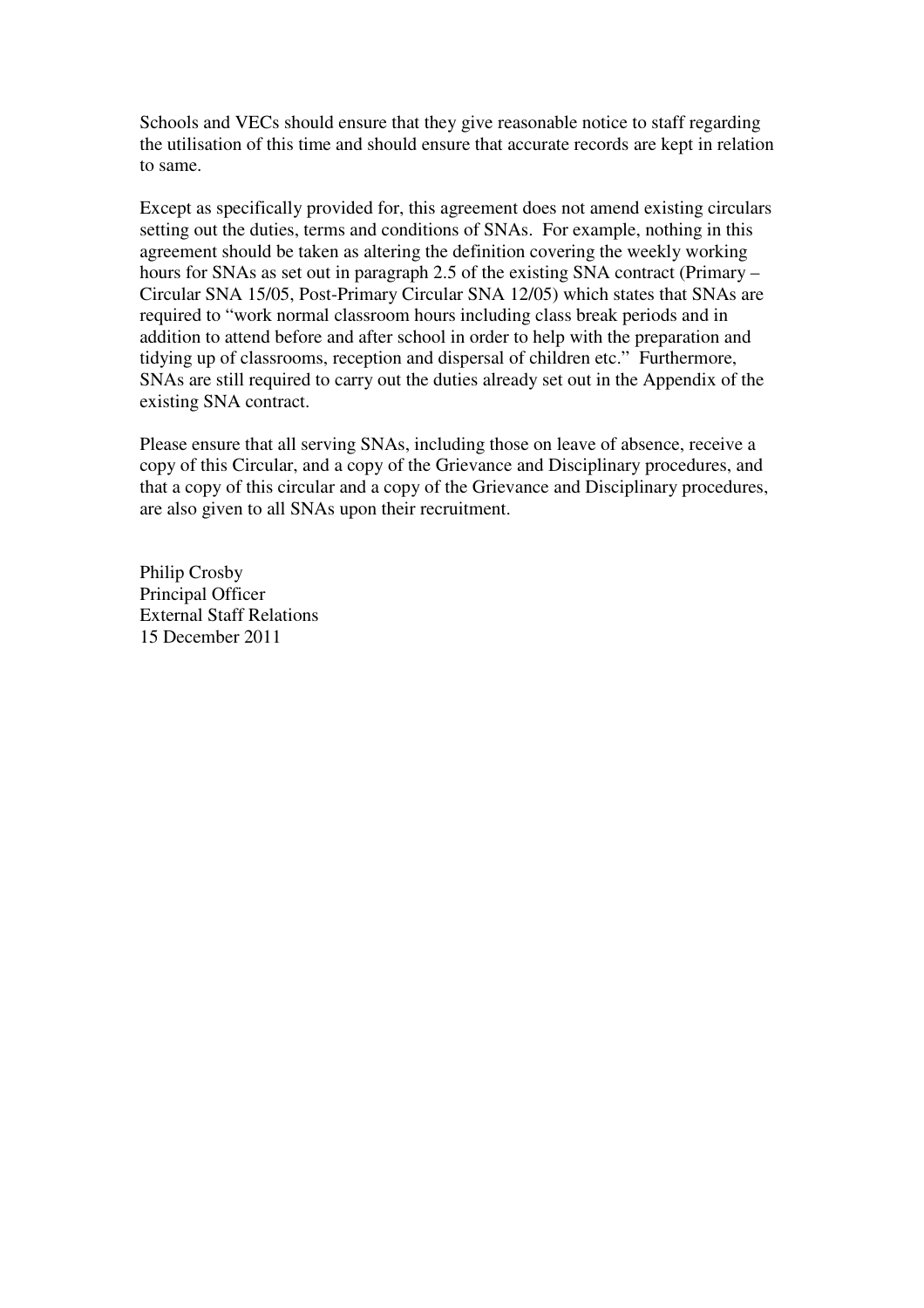# **Public Service (Croke Park) Agreement - Special Needs Assistants**

A comprehensive review of existing employment terms and conditions has taken place in line with the provisions of the Public Service Agreement. Following the conclusion of discussions under the auspices of the Labour Relations Commission between all parties to this process (IMPACT, SIPTU, Management Bodies and the Department of Education and Skills), this document is now forwarded to schools for immediate implementation of all of its provisions.

# **Revised employment terms and conditions for Special Needs Assistants (SNAs):**

1. The duties of an SNA are now restated to include the necessary duties that are required to support the care needs of deaf and hard-of-hearing pupils and blind and visually impaired pupils.

2. The duties of an SNA are now restated to give clear understanding and effect to the fact that SNA duties are assigned at the discretion of the Principal, or another person acting on behalf of the Principal, and/or the Board of Management of a school or VEC.

3. The existing SNA contract (circular SNA12/05 – post-primary and SNA15/05 – primary) outlines, as part of the conditions of service, that *"Their work is supervised either by the Principal or another teacher as determined by the Principal".* The duties of an SNA are now restated to give clear understanding and effect to the fact that this term of employment does not state or imply a requirement for a Principal or a teacher to directly supervise an SNA at all times.

4. The attached document (Appendix 1) produced by the Labour Relations Commission relating to the utilisation of the "12 Days" by schools and VECs has been agreed for immediate implementation of all of its provisions in schools and VECs. It is envisaged that this will significantly enhance the benefit to be derived by schools from the provision of these "12 Days".

5. Grievance and Disciplinary Procedures for SNAs have been agreed between all parties (IMPACT, SIPTU, Management Bodies and the Department of Education and Skills) for immediate implementation in all schools. These procedures are contained in Circular 0072/2011. It should be noted that separate Grievance and Disciplinary procedures are in place for staff in VECs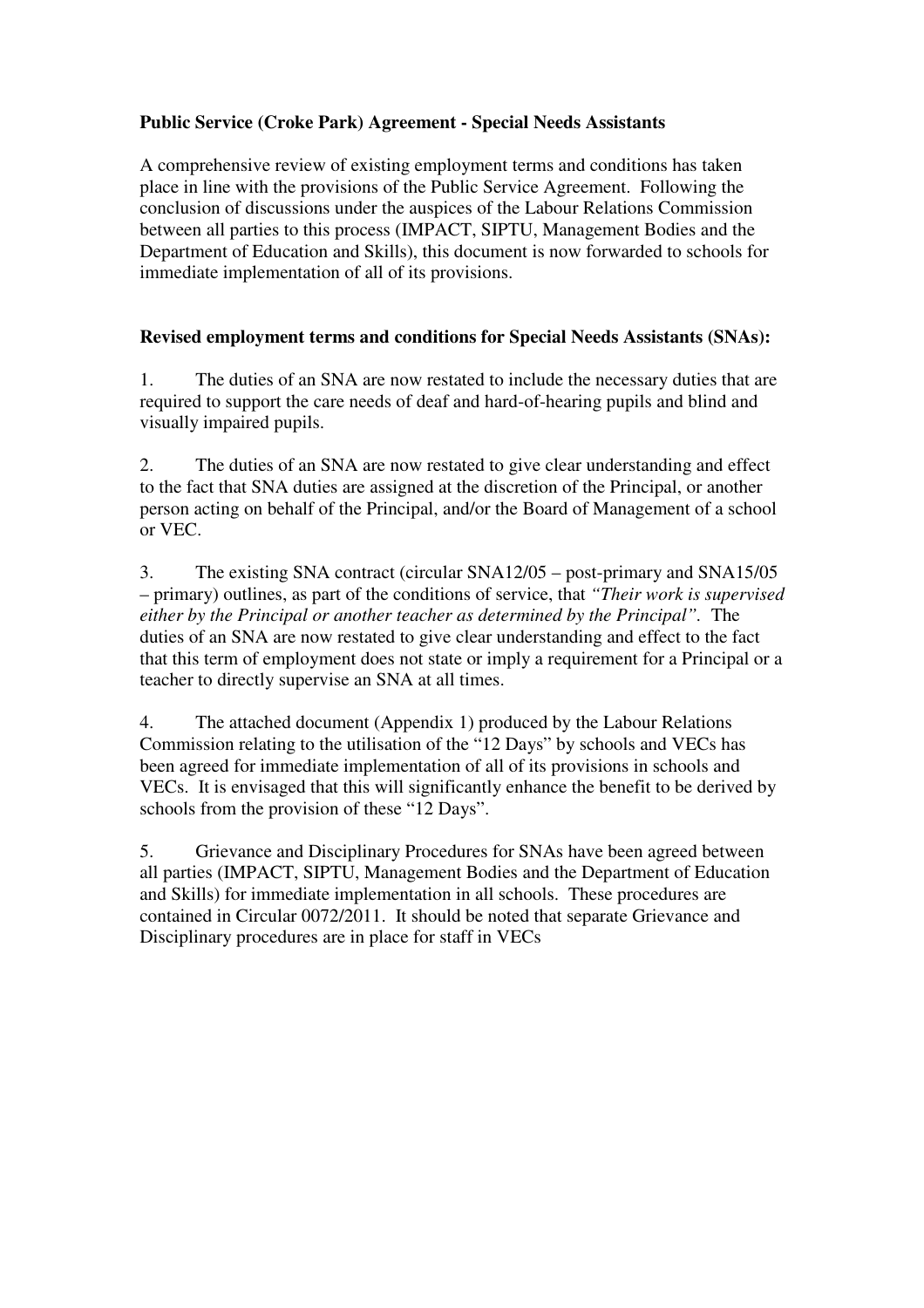#### **APPENDIX 1**

#### **Special Needs Assistants (SNAs) – Labour Relations Commission document regarding Public Service Agreement Contract Review**

- 1. The Public Service Agreement provided for a comprehensive review and revision of the existing employment terms and conditions of SNAs to identify and remove any impediments to the provision of efficient and effective support for pupils with special care needs.
- 2. Except as provided for below, this agreement does not amend existing circulars setting out the duties, terms and conditions of SNAs.
- 3. Under the existing contract, SNAs are required to be available for a number of days at the start and finish of each school term, not exceeding 12 in total, and no more than 5 consecutive days.
- 4. It is intended to introduce greater flexibility to the use of these 12 days. Instead of these days being solely used as days outside of the normal school calendar, they can be used as an additional bank of hours to be utilised and delivered outside of normal school opening hours and/or the normal school year. These 12 days equate to 72 hours (pro-rata for part-time SNAs).
- 5. A list of duties is set out in point 9 of this document. Items on the list form part of the normal range of SNA duties, and are liable to be performed at any time during normal working hours. Similarly, because these duties can be carried out at times when pupils with special needs are not present, they are appropriate activities to be carried out during the 72 hours. It is also noted that the duties set out in point 9 of this document, are appropriate to be carried out in post-primary schools when pupils with special needs are not present in the month of June.
- 6. No existing agreements or arrangements can be incorporated into the utilisation of the 72 hours; for example SNAs in addition to working normal classroom hours including class break periods are also required to attend before and after school in order to help with the preparation and tidying up of classrooms, reception and dispersal of children etc.
- 7. The 72 hours can be used in one of the following two ways (or a combination of both):
	- a. At the discretion of school management, the hours may be aggregated in blocks of between 1 hour and 2.5 hours, scheduled on days when SNAs would normally be in attendance and outside of normal attendance hours. A block of time so scheduled should be immediately before or after normal attendance hours. However, a reasonable period may be allowed for a work break. A longer delay may be allowed (e.g. because of an evening event in the school) where there is a consensus to do so;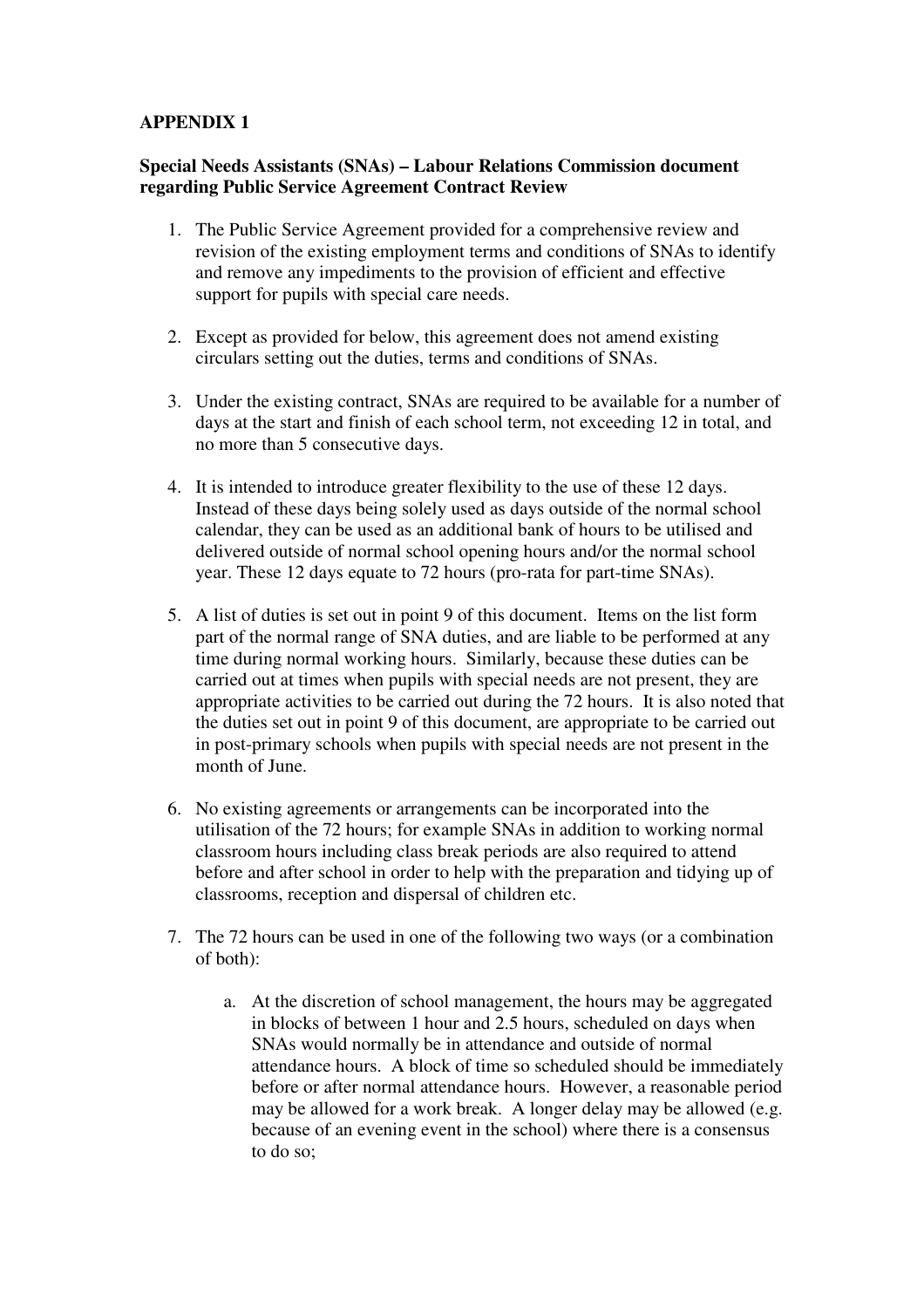- b. At the discretion of school management, the hours may be aggregated in blocks of 1, 2, 3, 4 or 5 consecutive days (Maximum 5 at any one time), scheduled outside of days when SNAs would normally be in attendance. A block of days so scheduled will immediately follow or precede school terms or occur within a couple of days thereof. A longer gap to the start or end of terms may be allowed where there is a consensus to do so.
- 8. The 72 hours can be designated at the sole discretion of school management to deal with some or all of the items set out in set out in point 9 of this document. However, it is recognised that because of the number of schools and the range of needs of pupils, it is not possible to identify every circumstance that might arise, and therefore other appropriate duties might require to be carried out.
- 9. Non-exhaustive list of duties.

# **SEN pupil-centred activity:**

- Provide input with regard to care needs for the preparation of Individual Education Plans;
- Assist with care planning;
- Provide assistance and information in relation to care needs for preparation of physiological and school reports and files;
- Assist transition process in relation to care needs for pupils from one school or education centre to another;
- Assist SEN pupils to display their work;
- Assist in analysis of attendance for SEN pupils;
- Assist teachers and/or principal in maintaining a journal and uniform care monitoring system for SEN pupils;
- Assist Principal or other teacher designated by Principal in preparing briefing profiles on SEN pupils;
- Under the direction of the Principal or designated teacher, assist in compiling information for staff for the return to class in the new academic year e.g. special section in staff handbook, particularly in relation to care and assistance required in class for SEN pupils;

#### **Learning resource administration:**

- Preparation, organising, tidying of Class Room, Resource Room, Learning Support Room, ASD classrooms and such other rooms used by SEN pupils, and appropriate equipment and resources used, including those related to ICT;
- Prepare materials and equipment in classrooms used by SEN pupils including cleaning any specialist equipment used by SEN pupils, e.g. computer keyboards, special desks;
- Provide assistance for SEN pupils in relation to assembling their class materials, displays, programmes, books and preparing their materials for class.